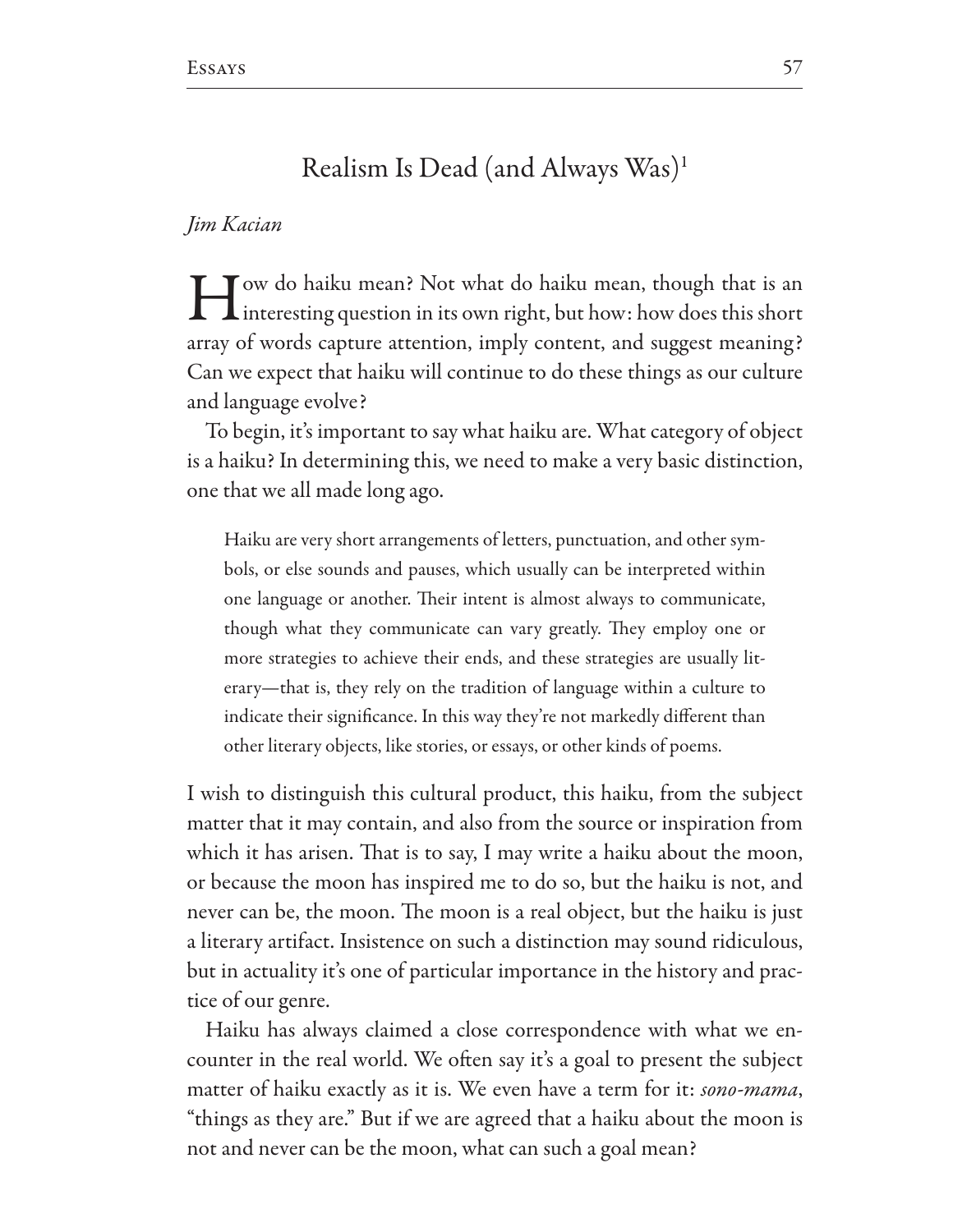What sono-mama is, in fact, is an argument for realism. Realism may be defined as "the quality or fact of representing a person, thing, or situation accurately or in a way that is true to life."<sup>2</sup> For a host of reasons, haiku has espoused realism as its chief strategy for most of its four centuries of existence. The great bulk of haiku ever written has aimed at or been informed by realism. Realism, we can say, has been the chief way in which haiku have held meaning. And this has had a marked effect on its development.

Consider this example:

the sun sets through blackened leaves a last red pepper

This is one of the first haiku I ever wrote, more than three decades ago. I choose to feature it here not because I'm making any literary claims for it, but because in writing it I was trying my best to follow the rules of haiku as I knew them at the time, and also because it subsequently got published. Its intention is quite clear: it means to have the reader visualize a sunset on a late autumn day, and once that image has been posited, to compare it with another image, that of a red pepper, both seen through blackened leaves. Both images are taken from the so-called natural world, and both are allowed to appear without unusual adjectives or context that might cause a reader to see them in some different way. The result is what I think we can safely call a normative haiku.

And yet, even in this seemingly obvious example, there are questions that might be asked. For instance, what sort of sunset are we looking at? Are there clouds? Is it hazy? How can I be sure that the sunset I have in mind is the one a reader will envision? Of course the answer is: I can't. I can only hope that the phrase "the sun sets" connotes enough of an overlap in human experience that the poem will be understandable.

But where exactly is "things as they are" in such an arrangement? If even such a simple phrase is subject to individual interpretation, how could we ever hope to express things "as they are"? We might even ask if the notion of "things as they are" actually means anything. Even if we're all willing to agree that there's an objective universe out there that we're all responding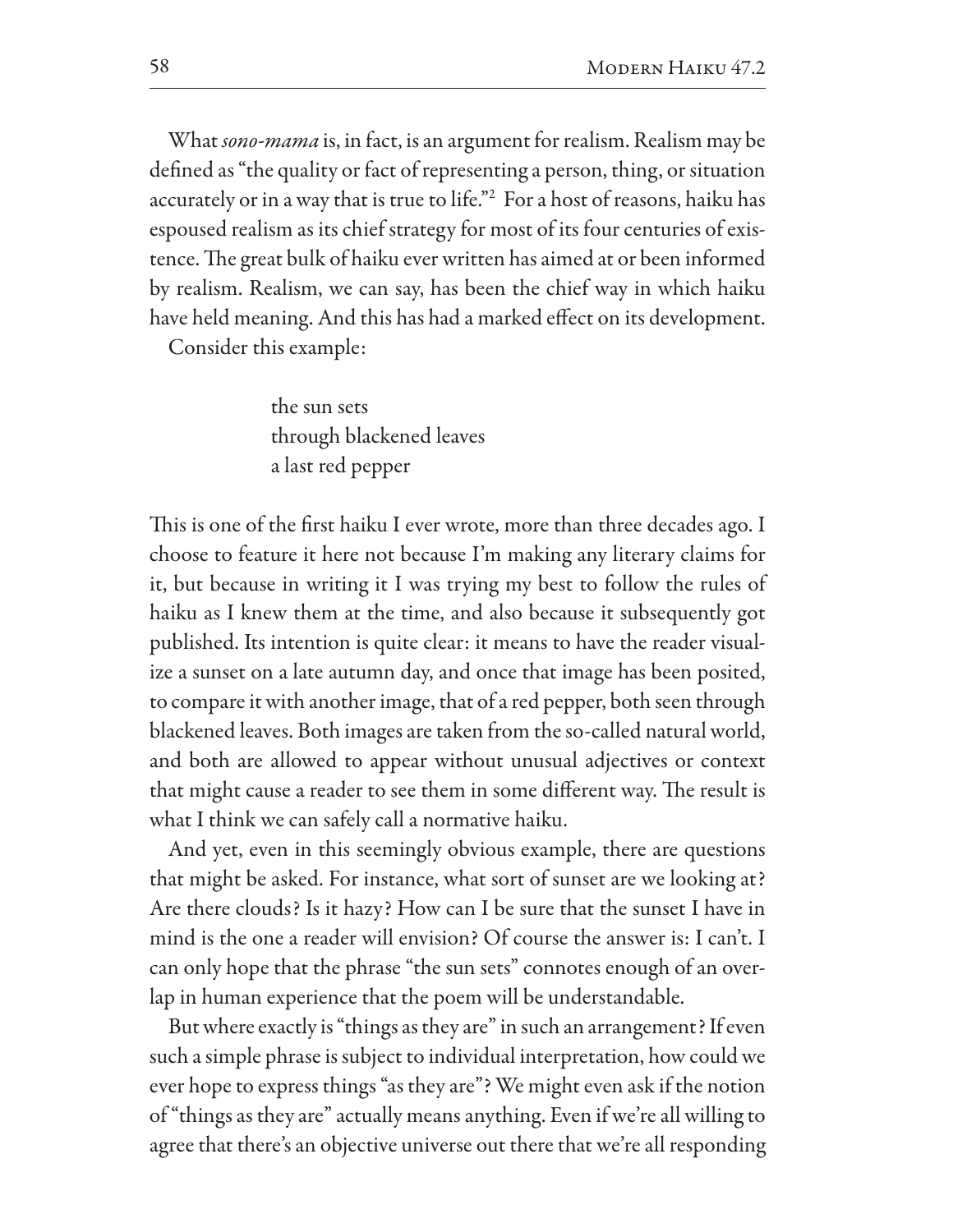to, there's no escaping the fact that our senses, experiences, predilections, and understandings are all different. I can never get a reader to see the sunset I had in mind even if I go into much greater detail, which in haiku is, of course, impossible.

What we have relied upon in haiku from the very first-what, in fact, defines haiku—are images. If you look at the various definitions of haiku, nearly all will include some language about it being an imagistic poem, with most going so far as to suggest that a haiku is the juxtaposition of two images. We might have a broader notion of haiku today, but there's no denying that this is how nearly everyone has understood haiku throughout history. But what is an image, exactly? I use the phrase "the sun sets" in my poem, and we can visualize, according to our own lights, some version of a sunset. But the image is not a sunset itself. It may not even correspond to a specific sunset, but instead may be an amalgamation of some idea of sunset that we may possess.

And in fact, "the sun sets" is not even a visual entity, but a group of words. Where does the image that I conjure from this group of words exist? Can we point to it? And by extension, how exactly does this relate to reality? Is the conflating of several sunset experiences into a generalized conception of a sunset a representation that is true to life? This seems to be getting farther and farther away from sono-mama.

Images are not any part of the real world at all, but are pieces of mentation dependent on an individual's culture, language, and experiences —let's call it mindspace. And we poets use the concept of image in an idiosyncratic way: we mean them not as visual representations, as a painter might, but as artifacts of language; that is, as words. Our images are at yet another remove from the sensory input with which we received them. I'm pretty sure whatever my experience of sunsets might be, it is not at first, or primarily, verbal. Haiku, then, are not the juxtaposition of two images, as we have had it. Haiku are small collections of words intended to manipulate mindspace. My sunset is no actual sunset, though I may have had one in mind. It's simply a verbal trigger to affect your mindspace, to make you reach for your image of sunset.

This is what we're doing after all—supplying opportunity to explore our own and each others' resources. The brain is a high-powered and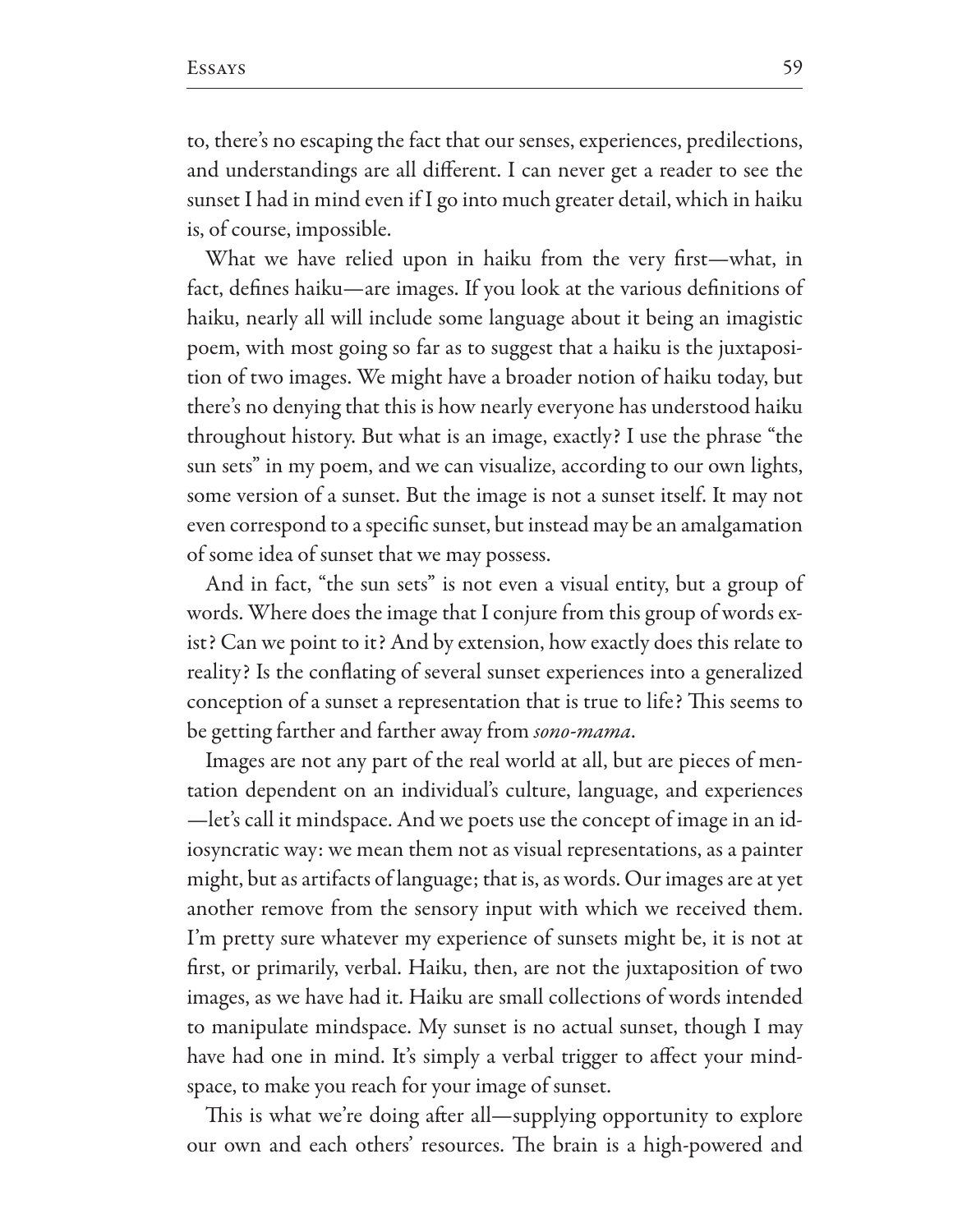complicated comparison machine. Its purpose is to help us make decisions that perpetuate our lives and permit us to live long enough to reproduce, and then to move to some warm climate while spending our Roth IRAs. Some of these choices will be simple but have great consequence: these red berries, but not those red berries. Some will be quite complex but have little practical consequence.  $f=ma$  (force equals mass times acceleration) may have been superseded in our understanding of the universe by  $e = mc^2$  (energy equals mass times the speed of light squared), but we can still rely on it for virtually every action we will undertake in our lifetimes.

This comparative function is no less invaluable in the synthetic aspects of our lives. Language, for instance, is a wholly man-made phenomenon that calls for comparisons at every moment. The best instances of language—any writing or speaking or persuading or informing that we view as exemplary—are largely the best selections of comparisons—this metaphor, this simile, this rhetorical device.

From its earliest appearance in English, haiku has been the quintessential comparison poem, beginning with Ezra Pound's Metro hokku,

IN A STATION OF THE METRO

The apparition of these faces in the crowd; Petals on a wet, black bough.

Hugh Kenner, in his explication of this poem in his brilliant book, *The Pound Era*, characterized it thusly: "It is a simile with 'like' suppressed: Pound called it an equation, meaning not a redundancy, *a* equals *a*, but a generalization of unexpected exactness." Is this not exactly what we've come to understand haiku to be? Not a redundancy—not, as Gertrude Stein might have it, *faces are faces are faces*—but a generalization of unexpected exactness—the apparition of faces are as dampened petals.

Consider again my sunset haiku. At the time my avowed interest was to follow the rules, to make the poem as "haiku-like" as I could. What was the result? A comparison between the image of the setting sun and the image of a ripe pepper, hinged by a middle line that is an image of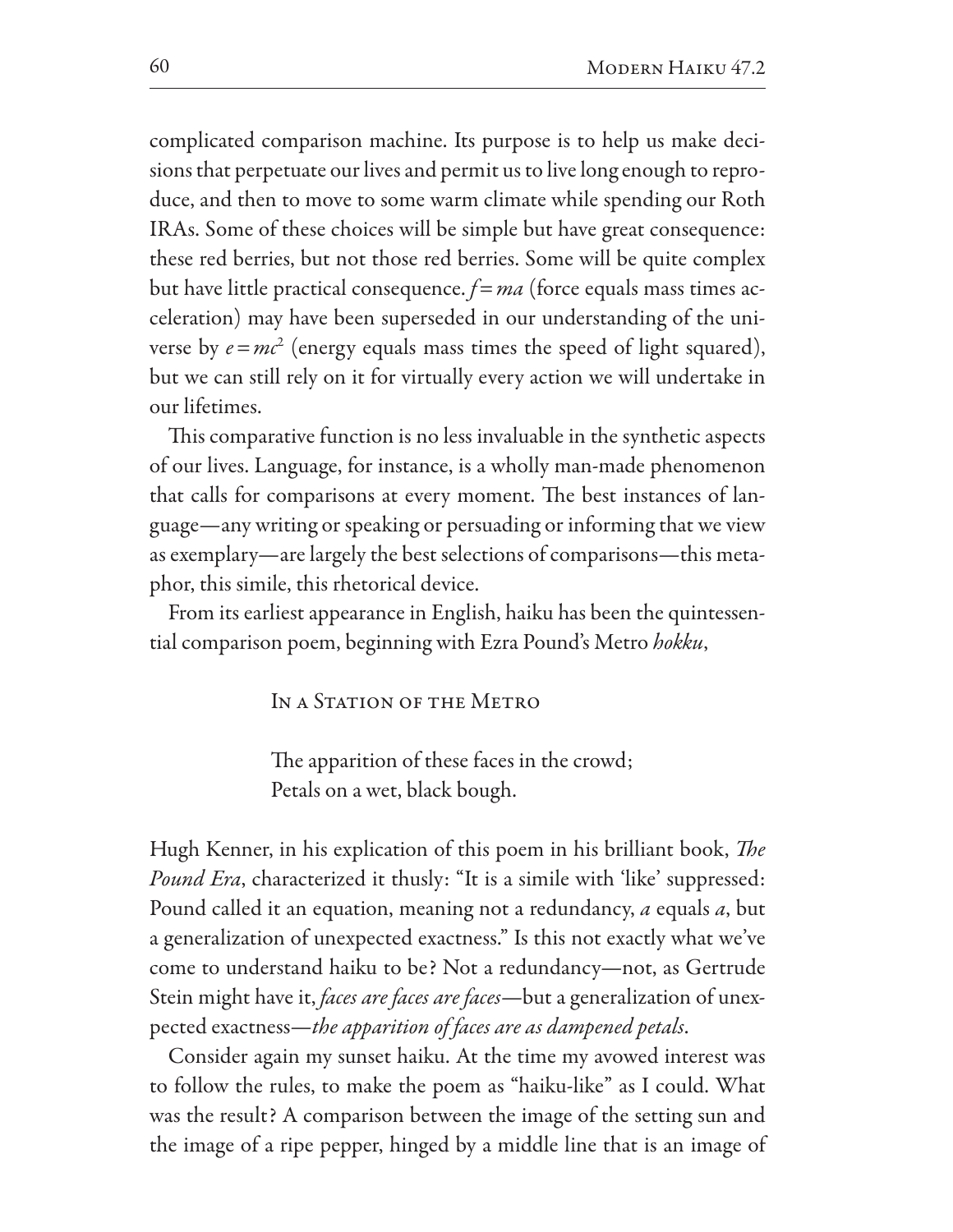blackened leaves. What might be the significance of this poem? Other than trying to come to terms with the new genre, what might I have been trying to communicate? The colors involved—deepening reds against darkening contexts—were certainly the departure point, but so what? Would that be a sufficiently interesting comparison to make it worth a reader's attention? At least one person thought it was—Francine Porad, then editor of the haiku journal Brussels Sprout. Why would she do that? What did she find in it that was more than "so what?"

My presumption is that the juxtaposition of those images, in the words so used, conveyed some emotional weight to her. That is, I don't believe she thought the poem was worth publishing because of its prettiness, or even its vividness, but rather because of what its images suggest—a last colorful hurrah of the waning year; a commingling of the source of all life and one of its products, unified through colors associated with heat; and so, a renewal of and insistence on the persistence of life in the face of encroaching death: concepts that reinforce the human values of endurance, determination, and will. So the poem makes its impact not as verisimilitude, but as metaphor: what it stands for, rather than what it is *per se*. Metaphor is the antithesis of things as they are. The sun is the sun, certainly, but it's also a metaphor for so many other things, wherein lies its poetic power. Using images so that they convey emotional freight is precisely the art of haiku. Said another way, manipulating triggers to affect mindspace is what we've always been up to in our art. This is a long way from sono-mama.

But it's also a long way from happenstance. How was it that Francine identified the metaphoric value inherent in my poem? Simply: she had trained herself to do so, just as everyone who studies haiku has trained him- or herself. It's no extra work for our brains to compare images in a poem—as mentioned, that's what the brain does as a matter of course. But it is extra work to note how our mentations float about in our mindspace, how they come to mean in relation with each other. This is the knack we talk about acquiring. Not everyone reads haiku with discernment, and most haiku poets have a funny story or two about trying to share haiku with an uncomprehending friend. Anyone can gain the knack, all one has to do is to work at it a while, though there is such a thing as talent, and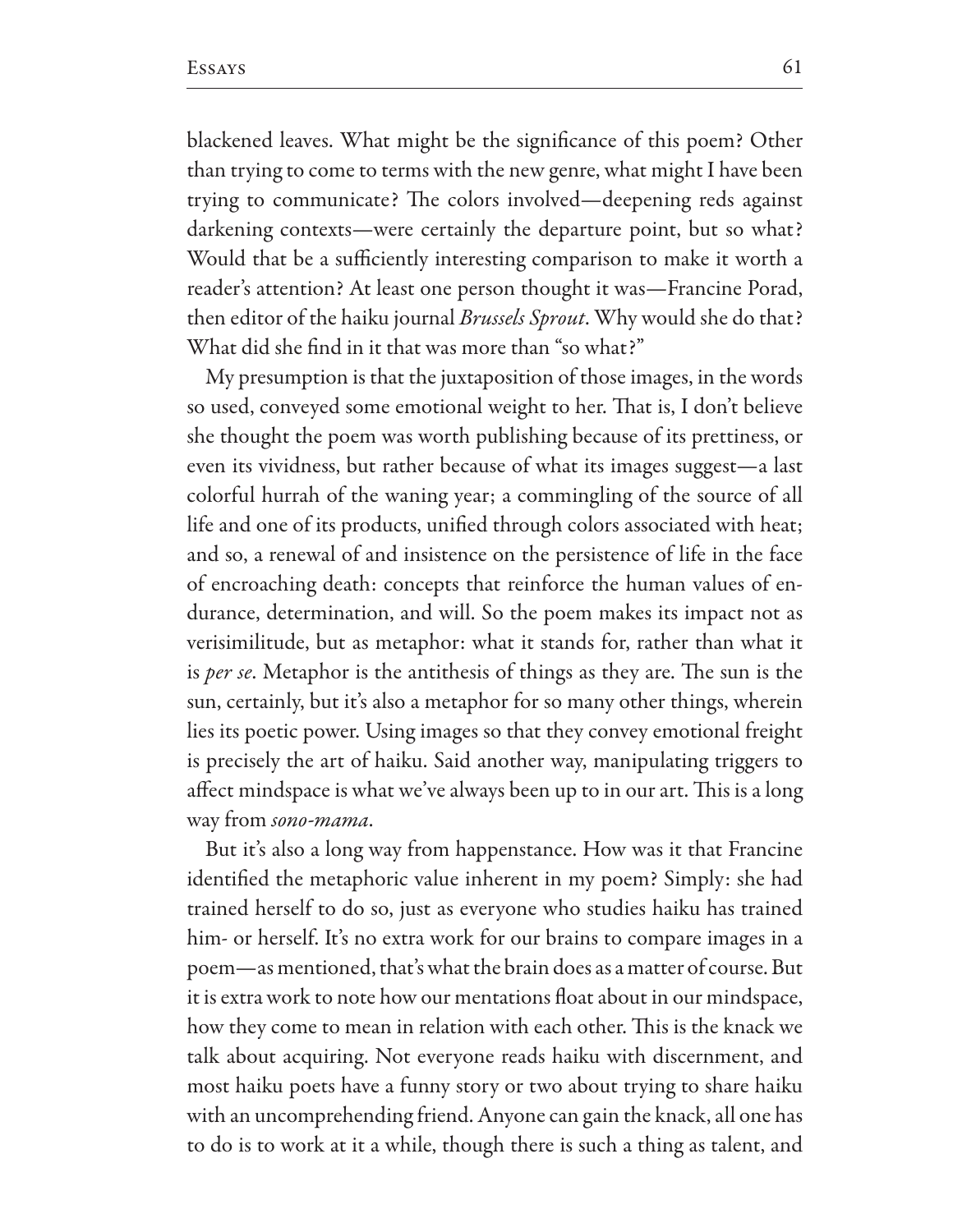some will get it faster and at more depth than others. We can think of acquiring this knack as the dues paid to join a club, a club based on a special ability. The language of this club, of this ability, is metaphor.

Haiku are not reality. Haiku—at least haiku that aspire beyond realism-are metaphors that use images to trigger responses within the mindspace of readers and hearers, what we have come to call resonance. It's the resonance that Francine found in my sunset poem that prompted her to publish it, the accumulation of metaphorical significance from the triggers employed. And because haiku are already metaphors, there has arisen a taboo within haiku against using metaphor overtly in their construction. It's easy to see why—if the significance of a poem is already at a remove from its material, then putting the material at yet another remove makes its meaning even more remote and harder to parse. It's not that haiku doesn't like metaphor, it's that it is metaphor.

If the value of haiku resides in our abilities to manipulate mindspace with verbal triggers to create resonance, then we reside wholly within the activities of art. Things as they are—realism—as a goal may exist, but elsewhere, in some realm that is not art, something perhaps like religion. And once we are free of realism as an artistic goal, we may well ask what's to become of haiku, a genre so long identified with it? What will replace realism as our default strategy?

I don't see the demise of realism as a loss for haiku, but rather, the opening of a portal to much greater possibility. While having an ethos that unifies the genre makes for good community, it also greatly limits the range of what is available to haiku. We have all encountered content prohibitions in our practice, and all these prohibitions were intended to reinforce some version of realism-in some instances a cultural hegemony, in some a reliance on the human sensorium-but in truth much of our lives is lived in the mindspace where images reside. Realism is a way of representing the real world in artistic terms, and nominally the underpinning of haiku, but the modern world has become far too abstract to portray in traditional ways. If haiku is no longer rooted in the real world, what might ground it? Contemporary haiku must be able to account for equity derivatives, mass killing at a distance, the purchase of political power within a democracy, the discovery of the Higgs boson, internet dating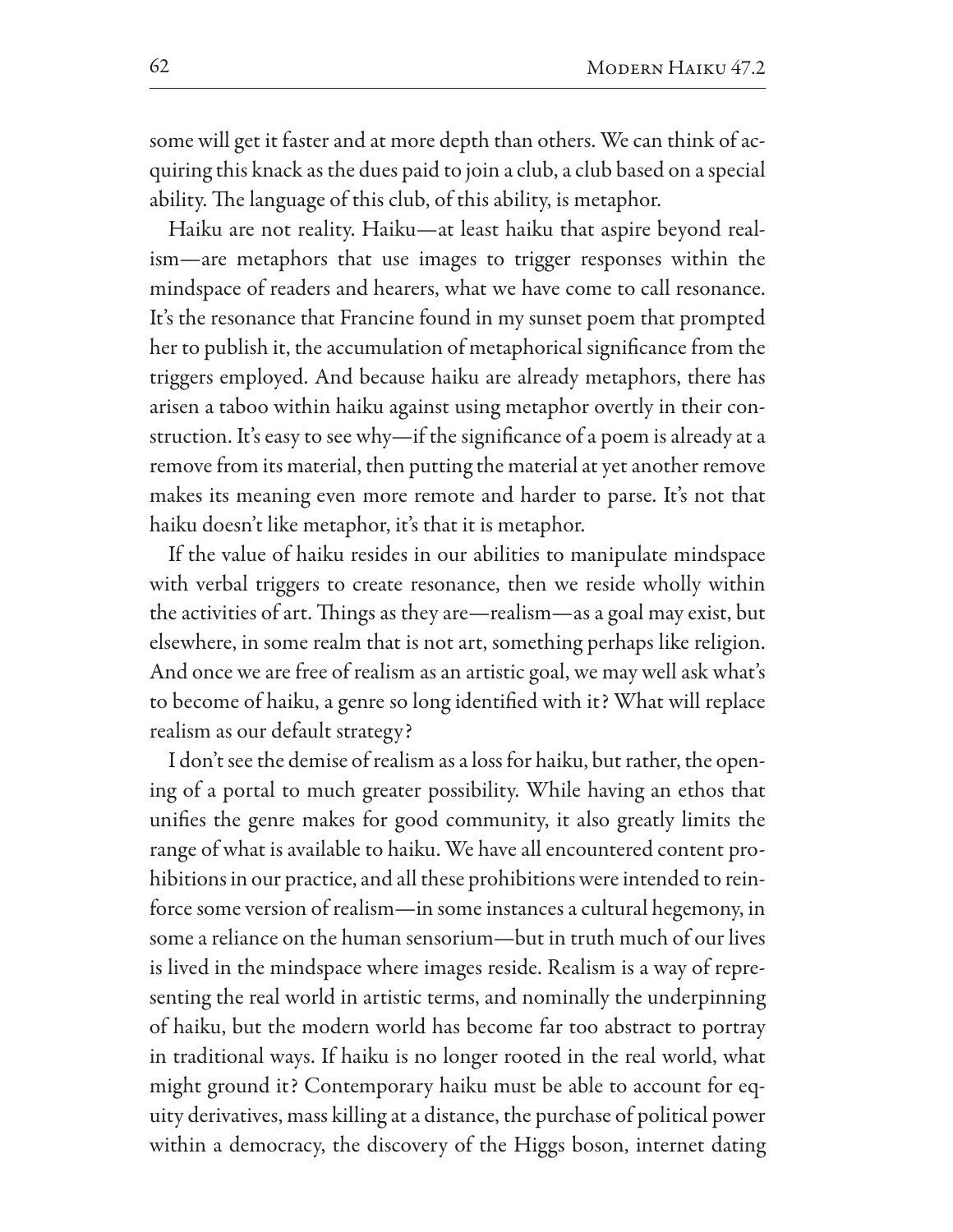and much much more, that, for all their seeming "real world" causality, are essentially abstract transactions. Haiku is large enough to express the full range of mindspace. If we fail to do so, we are simply limiting the genre, and ourselves.

And, importantly, limning the actual with accuracy remains a tool in achieving the metaphorical resonance that is the true goal of good haiku. It just isn't the only tool, nor a goal in itself. As always, it is what the poem needs that determines what we present, and how we present it. The challenge is not to render things as they are, but rather to manipulate mindspace to achieve the effect we wish to impart to the receiver. All those realist poems are merely one subset of all the possible kinds of poems that haiku can be. We certainly don't need to eschew poems that are sourced in the objective universe. This one, for example, was written from an actual experience:

## the high fizz nerve the low boom blood dead silence

Thus goes realism. This poem presents a challenging surface, intentionally so. I could have framed it so that it looked and felt more normative, providing the context that would have made its content more approachable, more obvious. But what seemed important about the poem to me was not its correspondence with actuality, but the sorts of tensions that arise in mindspace from not being certain where this is taking place. In other words, I deliberately withheld information that would have made this an easier poem, because that ease would actually work against its full potentiality.

This version of the poem makes you work harder, and I believe that there are rewards for that work. Of course some people may not choose to grapple with such challenges. Who you write for, and who you trust, will make a difference to whether or not you might be willing to present a poem like this. But it's not a poet's responsibility to make things easy for readers if that ease compromises the value of their poem. Good readers will follow such work, or, more precisely, will explore their mindspace more comprehensively in seeking what is being sought, and this is the most we can really ever hope for.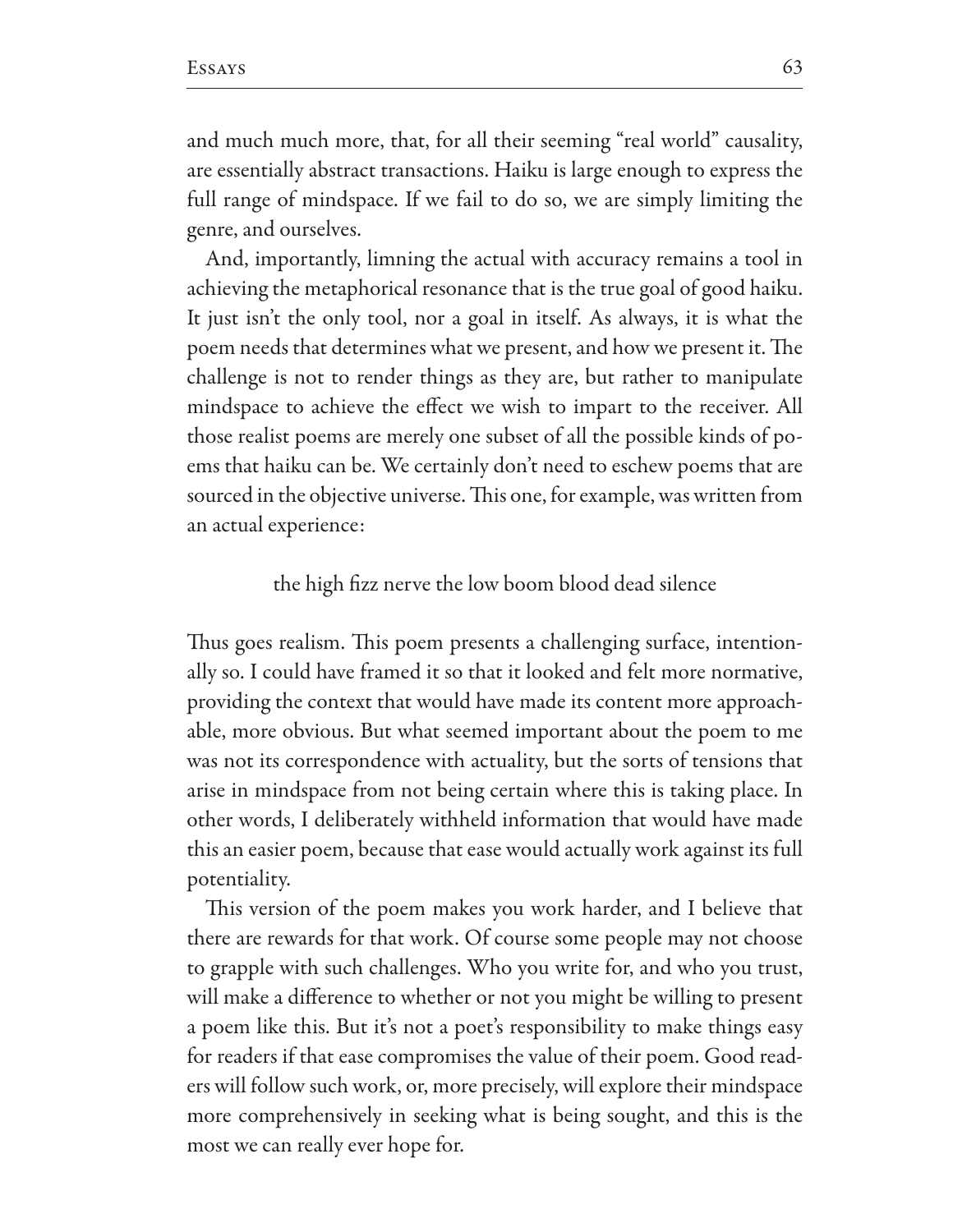The logical consequence of this is that real cherry blossoms can be seen, paradoxically, as a retreat from the world rather than engagement with it. It's not that cherry blossoms are to blame for any perceived retreat from reality. Cherry blossoms remain part of the objective universe in which we all interrelate, and as such they remain as likely a subject for haiku as anything else. But as an image they have a history, and as such are emblematic of the limitations that some have placed on the genre. Cherry blossoms are identified with the most traditional aspects of haiku, one of its most common topics, immured in a kind of cultural amber wherein the ideas and emotions contained in such poems are already codified. The image of cherry blossoms in a poem nowadays nearly always conjures an ethos identified with a remote and outdated culture, but one that, curiously, is still regarded as the fit mindspace for encountering and appreciating such work. More, it is held by some to be haiku's only possible mindspace, and that any attempt to update or relativize it is a betrayal of the genre. As a consequence, it's very difficult indeed to write a compelling new poem on the topic, one that speaks to and achieves resonance within our contemporaries.

This is the sense in which I suggest that cherry blossoms and other such images might be a retreat from the world—when they can no longer be seen anew, but only through the filter of cultural heritage. To argue for such a practice is not only reactionary, but betrays a lack of understanding of what is significant in our encounter with our universe as mediated through language. Realism may be untenable, but an ethos founded on a hidebound version of it is even more so.

If realism is debunked, what of the ostensible subject matter of haiku? Haiku has long been considered the poetry of nature. Such content lends itself to an alliance with an objective reality, something outside ourselves, and consequently a relationship with realism.

But, truly, this is a myth as well. We may well have written and appreciated haiku in terms of its natural, and especially seasonal, attributes, but it is the very rare haiku—or haiku poet—where the point of such work is simply to invoke nature. In nearly every nature poem, the real subject matter is the poet's emotional response, stated or implied. It's not just the crows on the withered branch at evening, it's the emotion such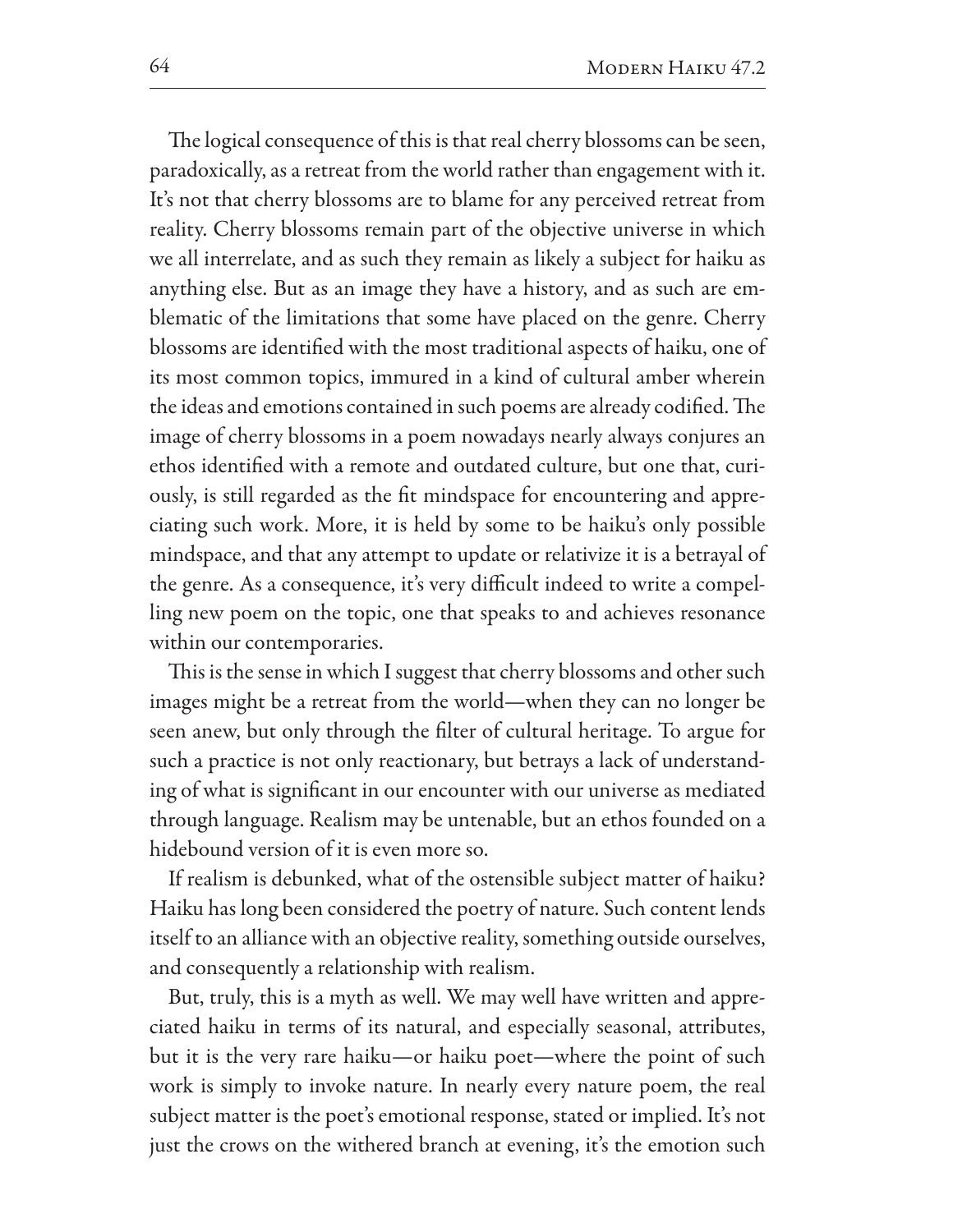triggers bring into play within us. It can be argued that much of the skill of the poet resides in how well he or she disguises this personal emotional response, but this only means that we enjoy playing and mastering the literary game that such work arranges for us. For poems where we cannot discover this emotional connection, we commonly dismiss it with a "So" what?" In my sunset poem, again quite a normative poem, it was only that a good reader found something more than a "so what?" that brought it to publication. Another editor might not have found that emotional charge, and so the poem might never have appeared. It isn't that the poem is about sunsets, leaves, and peppers—about nature—that matters, but that sunsets and leaves and peppers collectively evoke emotion, a human response, to these natural stimuli.

So haiku need not cease to be the poem of nature, and I'm certain it won't. Neither do I expect that we will cease to value a poet's skill in deflecting or underplaying his or her personal emotional response in such poems. The stuff of poetry will not be leaving haiku—we will simply be realizing the larger potentialities that exist within it.

And, I expect subject areas to open to haiku that have been considered off-limits, or controversial, at best. I mentioned a few of them previously, but they can be taken as representative of larger issues: the relationship between man and machine, especially as machines take on a more public role, and approach and perhaps attain consciousness; the relationship between people in such a world, where algorithms determine who they meet, as well as when and how; the nature of nature, as we learn more about it while living less in it; and, as a consequence of this latter, urban living, and what sorts of pressures and wisdoms it imparts; and many other topics as well.

In fact, poets are already exploring these topics, and how could they not? This is our world, certainly more than our world is comprised of daimyos and palanquins. Such triggers are useful for conjuring nostalgia, perhaps, and evoking a historical mindset, but we cannot be limited to them and expect to meet that which we know to be true to us in our own time.

So what can we expect of haiku going forward? Perhaps we are more honest about what the true subject matter of our poems is. Perhaps we